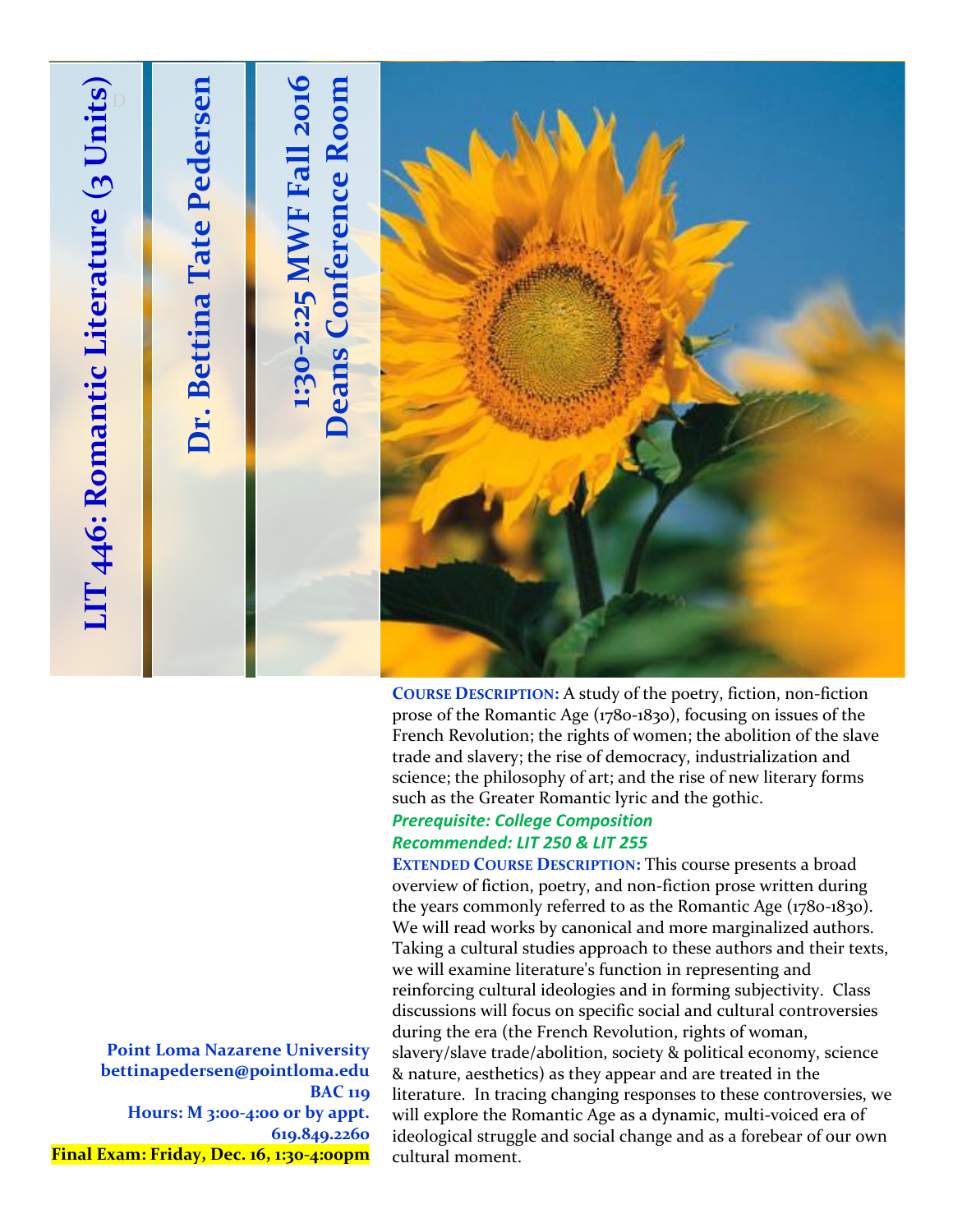# **CARNEGIE UNIT CREDIT HOUR**

Credit is awarded based on the Carnegie unit of 750 minutes of seat time + 1500 minutes of out-ofclass work = 1 unit of credit. Some specific details about how this class meets the credit hour requirement are included in this syllabus; additional details can be provided upon request.

## **RESOURCES: REQUIRED TEXTS** (**These editions only!** *May need to order online.*)

Austen, Jane. *Sense and Sensibility*. Broadview. Keats, John. *Bright Star: Love Letters and Poems*. Penguin. Mellor, Anne K. & Richard E. Matlak. *British Literature 1780-1830.* Shelley, Mary. *Frankenstein*. Broadview Press. Wollstonecraft, Mary. *The Wrongs of Woman: or Maria.* & William Godwin. *Memoirs of the Author of A Vindication of the Rights of Woman.* College Publishing. MLA Handbook. 8<sup>th</sup> edition. Harmon & Holman. *A Handbook of Literature*.

## **RECOMMENDED TEXTS**

The following text is the entire *Lyrical Ballads* not just excerpts. If you wish to write on one of the poems from *LB*, I strongly recommend that you purchase this text:

Richey, William and Daniel Robinson. *William Wordsworth and Samuel Taylor Coleridge: Lyrical Ballads and Related Writings.* (There is one copy in the library: 821 W926zR)

## **PLNU COPYRIGHT POLICY**

Point Loma Nazarene University, as a non-profit educational institution, is entitled by law to use materials protected by the US Copyright Act for classroom education. Any use of those materials outside the class may violate the law.

## **COURSE LEARNING OUTCOMES (CLOS)***(with Bloom's Taxonomy Level Indicated)*

*Students will be able to*

- 1. closely read (comprehension, analysis) and critically analyze (analysis) texts in their original languages and/or in translation. **(PLO 2,3, 5)**
- 2. recall (knowledge), identify (knowledge), and use (application) fundamental concepts of literary study to read and discuss texts
	- a. Standard literary terminology
	- b. Modes/genres of literature
	- c. Elements of literary genres
	- d. Literary periods (dates, writers, characteristics, and important developments)
	- e. Contemporary critical approaches
	- f. Extra-literary research **(PLO 2, 3, 5)**
- 3. analyze (analysis) the social, cultural, ethnic, gendered, and/or historical contexts of the works and their authors, and connect (synthesis, evaluation) the texts with their own lives. **(PLO 1)**
- 4. create (synthesis, evaluation) detailed and informed textual analysis of literary works that analyze several of the fundamental concepts of literary study with mastery increasing beyond the 200 course level. **(PLO 3, 4)**

#### **BLOOM'S TAXONOMY**

**Knowledge, Comprehension, Application, Analysis, Synthesis, Evaluation**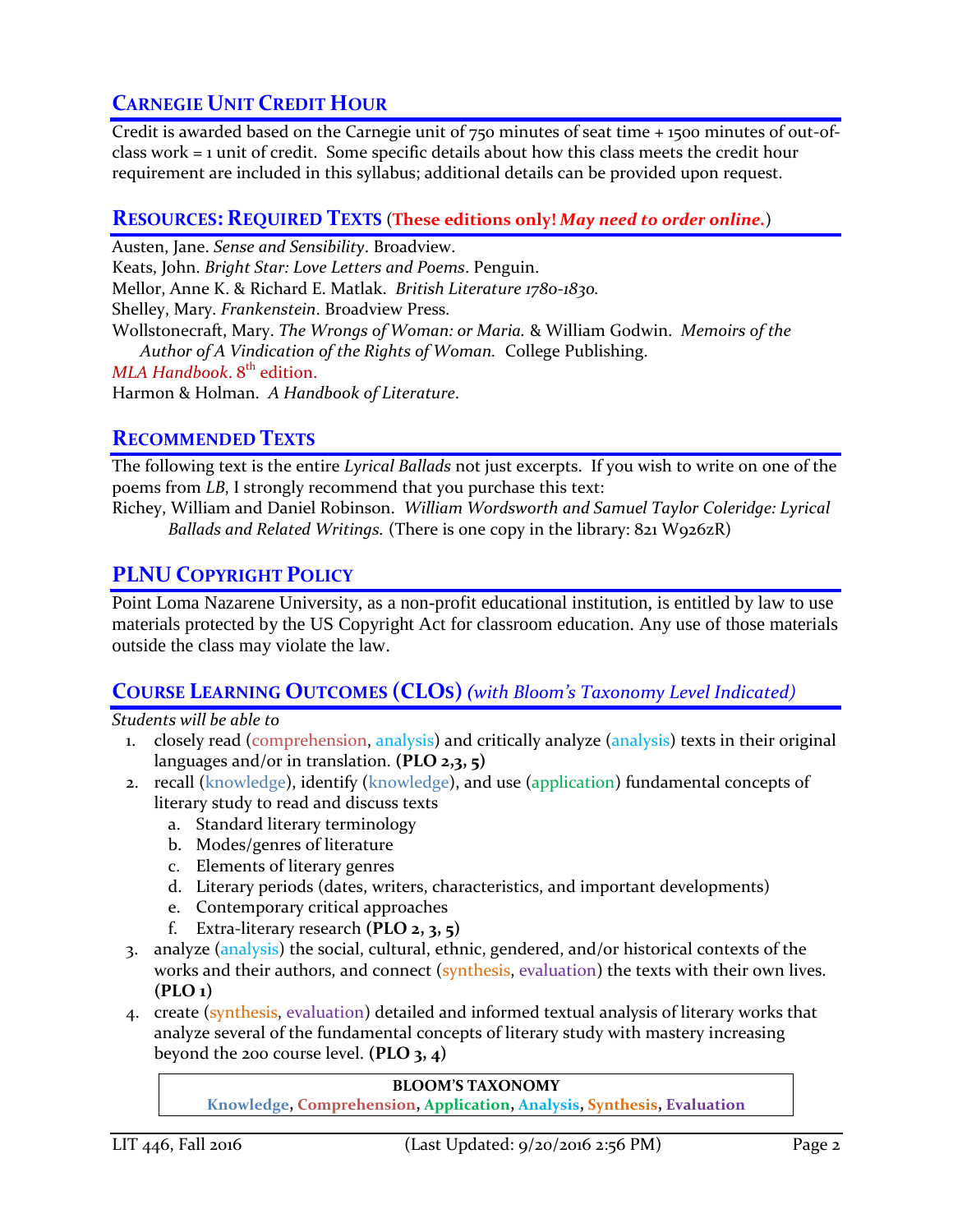# **ALIGNMENT OF STUDENT LEARNING OUTCOMES & COURSE ASSESSMENTS**

| <b>PLO</b>                                                                                                                                                                                                                                                                                                                                                                         | <b>CLO</b>                                                                                                                                                                                                                                                                                                                                                                                                                          | <b>Assessments</b>                                                 |
|------------------------------------------------------------------------------------------------------------------------------------------------------------------------------------------------------------------------------------------------------------------------------------------------------------------------------------------------------------------------------------|-------------------------------------------------------------------------------------------------------------------------------------------------------------------------------------------------------------------------------------------------------------------------------------------------------------------------------------------------------------------------------------------------------------------------------------|--------------------------------------------------------------------|
| (PLO 2) Identify and articulate<br>characteristics and trends of<br>diverse literatures and historical<br>periods: dates, styles, authors, and<br>canon formation.<br>(PLO 3) Develop and support close<br>readings of texts using literary<br>theory and terminology<br>(PLO 5) Employ strong rhetorical,<br>literary, and analytical skills in<br>their writing.                 | (CLO 1) Closely read and critically analyze<br>texts in their original languages and/or in<br>translation.                                                                                                                                                                                                                                                                                                                          | <b>Issue Papers</b><br>Analyses                                    |
| (PLO 2) Identify and articulate<br>characteristics and trends of<br>diverse literatures and historical<br>periods: dates, styles, authors, and<br>canon formation.<br>(PLO 3) Develop and support close<br>readings of texts using literary<br>theory and terminology.<br>(PLO 5) Employ strong rhetorical,<br>literary, and analytical skills in<br>their writing.                | (CLO 2) Recall, identify, and use<br>fundamental concepts of literary study to read<br>and discuss texts:<br>Standard literary terminology<br>a.<br>Modes/genres of literature<br>$\mathbf{b}$ .<br>Elements of literary genres<br>C <sub>1</sub><br>Literary periods (dates, writers,<br>$d_{\cdot}$<br>characteristics, and important<br>developments)<br>Contemporary critical approaches<br>e.<br>f.<br>Extra-literary research | Timetable<br>Analyses<br>Major Paper<br>Midterm Exam<br>Final Exam |
| (PLO 1) Integrate their literature<br>studies with ongoing reflection and<br>hospitable engagement with a<br>diverse world.                                                                                                                                                                                                                                                        | (CLO 3) Analyze the social, cultural, ethnic,<br>gendered, and/or historical contexts of the<br>works and their authors, and connect the<br>texts with their own lives.                                                                                                                                                                                                                                                             | <b>Issue Papers</b><br>Analyses<br>Major Paper<br>Final Exam Essay |
| (PLO 3) Develop and support close<br>readings of texts using literary<br>theory and terminology<br>(PLO 4) Articulate the difference<br>between a traditional pedagogical<br>and a modern linguistics notion of<br>language.<br>(PLO 6) Present literary analysis to<br>formal audiences, demonstrating<br>strategies for audience engagement<br>and oral communication of written | (CLO 4) Create detailed and informed textual<br>analysis of literary works that analyze several<br>of the fundamental concepts of literary study<br>with mastery increasing beyond the 200<br>course level.                                                                                                                                                                                                                         | Major Paper<br>Presentations<br>Research<br>Colloquium             |
| work.<br><b>PLO</b>                                                                                                                                                                                                                                                                                                                                                                | <b>CLO</b>                                                                                                                                                                                                                                                                                                                                                                                                                          | <b>Assessments</b>                                                 |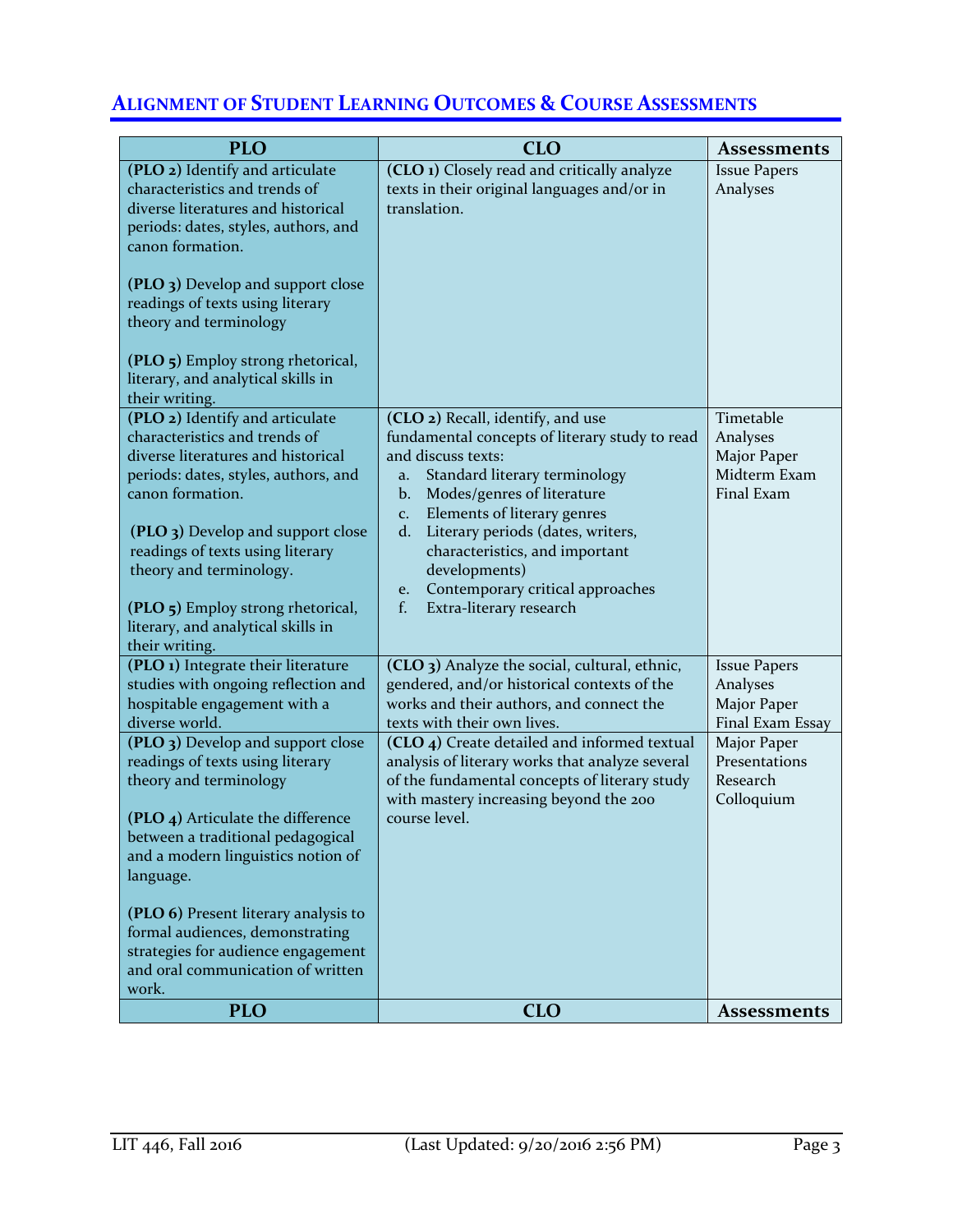# **GRADING & ASSESSMENT**

#### **GRADING**

Your grade will be based on the quality of your work in these areas:

| Assignments: Issue Papers, Analyses, & Class Presentations 25% |     |
|----------------------------------------------------------------|-----|
| Major Paper, Proposal & Research Colloquium                    | 25% |
| Midterm Exam                                                   | 25% |
| Final Exam                                                     | 25% |
|                                                                |     |

Your work will not be graded on a curve.

| $\mathbf A$ | indicates exceptional work (roughly 10%-20% of students normally achieve this level)   |
|-------------|----------------------------------------------------------------------------------------|
|             | indicates good work (roughly 30% of students normally achieve this level)              |
|             | indicates satisfactory work (roughly 20%-30 of students normally achieve this level)   |
|             | indicates minimally passing work (roughly 10% of students normally achieve this level) |
|             | indicates unsatisfactory work (roughly 10% of students normally achieve this level)    |

The following scale will be used:

| A    | $93 - 100\%$ | $B+$ | 88-89%     |        | 78-79%      | $D+$ | $68 - 69%$  |      | $50\%$ |
|------|--------------|------|------------|--------|-------------|------|-------------|------|--------|
| $A-$ | $90 - 92\%$  | D    | $83 - 87%$ |        | 73-77%      |      | $63 - 67%$  | $ -$ |        |
|      |              | B-   | 80-82%     | -<br>◡ | $70 - 72\%$ | D-   | $60 - 62\%$ |      |        |

#### **ASSESSMENT**

Final Exam, Major Research Paper, and Research Colloquium Presentations are the *Key Assignments* used for summative assessment of the course learning outcomes (CLOs).

### **UNDERGRADUATE CATALOG**

Please see the **University Undergraduate Catalog** for all information on programs of studies and degrees: [http://catalog.pointloma.edu/.](http://catalog.pointloma.edu/) Be sure to follow the catalog for the year you entered PLNU.

## **IMPORTANT UNIVERSITY & LJML POLICIES**

Please see the link **(LJML [Department](http://www.pointloma.edu/sites/default/files/filemanager/Literature_Journalism__Modern_Languages/LJML_Department_Syllabus_Statments_w_Required_PLNU_Ones_final_8-29_2016-17.pdf) Syllabus Statements 2016-2017)** and the printed copy of these policies. Please see [Academic and General Policies](http://catalog.pointloma.edu/content.php?catoid=24&navoid=1581) in the catalog for all information on university academic and general policies.

# **PLNU ACADEMIC HONESTY POLICY**

Students should demonstrate academic honesty by doing original work and by giving appropriate credit to the ideas of others. Academic dishonesty is the act of presenting information, ideas, and/or concepts as one's own when in reality they are the results of another person's creativity and effort. A faculty member who believes a situation involving academic dishonesty has been detected may assign a failing grade for that assignment or examination, or, depending on the seriousness of the offense, for the course. Faculty should follow and students may appeal using the procedure in the university Catalog. See **Academic and General Policies** for definitions of kinds of academic dishonesty and for further policy information.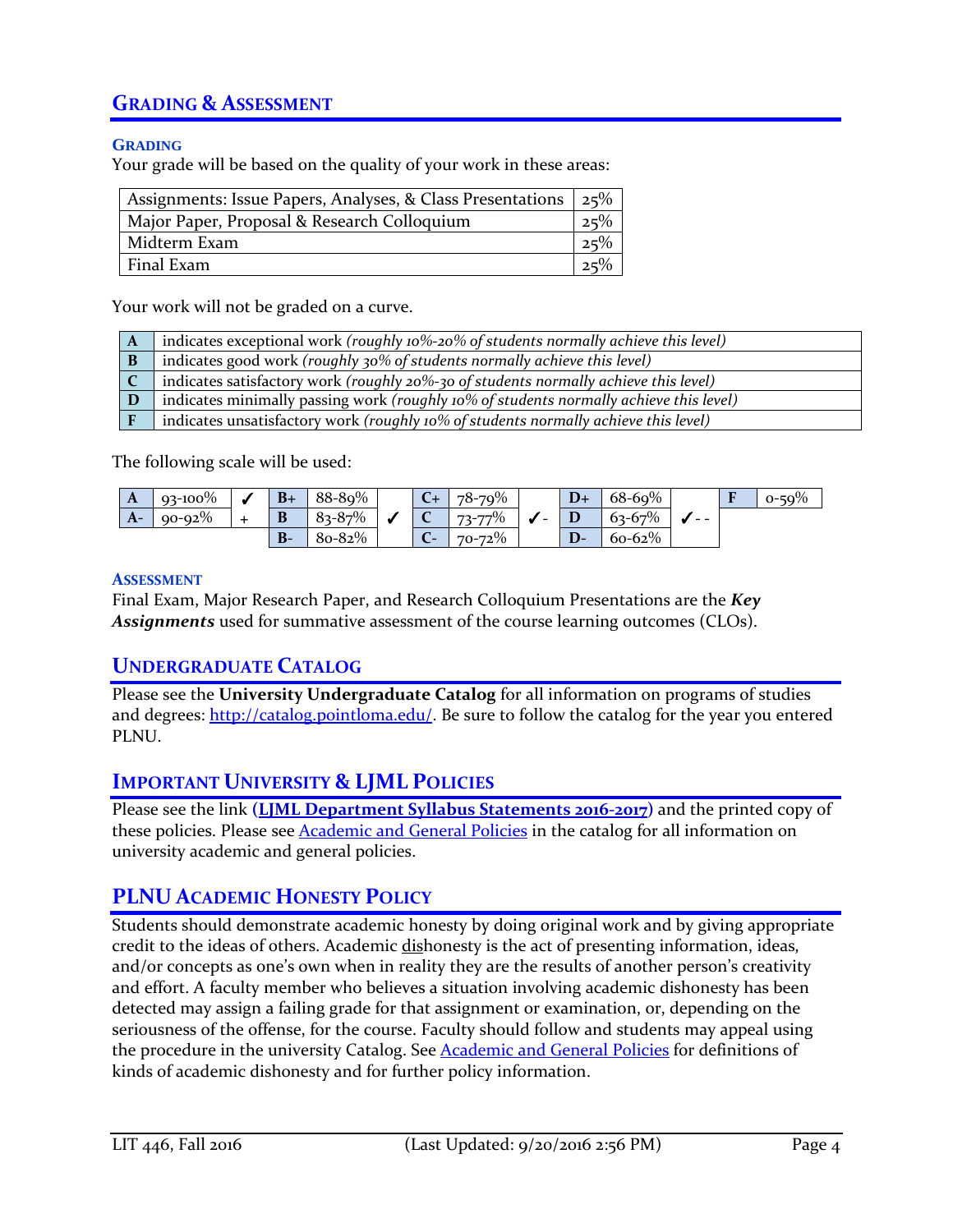# **PLNU ATTENDANCE AND PARTICIPATION POLICY**

Regular and punctual attendance at all classes is considered essential to optimum academic achievement. If the student is absent from more than 10 percent of class meetings, the faculty member can file a written report which may result in de-enrollment. If the absences exceed 20 percent, the student may be de-enrolled without notice until the university drop date or, after that date, receive the appropriate grade for their work and participation. See [Academic Policies](http://catalog.pointloma.edu/content.php?catoid=18&navoid=1278) in the Undergraduate Academic Catalog.

- Please read the [Class Attendance](http://catalog.pointloma.edu/content.php?catoid=24&navoid=1581#Class_Attendance) section at the link above
- 10% of class meetings = 4 classes for a MWF course, 3 classes for a TTH course, 2 classes for a quad course
- $\bullet$  20% of class meetings = 8 for a MWF course, 6 classes for a TTH course, and 4 for a quad course
- De-enrollment may have serious consequences on residence, athletic, and scholarship requirements; it may also necessitate a reduction or loss in a student's financial aid.
- **DROPPING CLASS:** If you do decide to drop the course for any reason, please make sure you complete official record keeping so that you are removed from the course roster. (If you don't, university policy requires me to give you the grade left standing at the end of the semester in your course average.) Please let me know that you are dropping so I don't worry about what has happened to you. (Note: Be sure to pay attention to the last day to drop deadline on the university calendar.)

# **FINAL EXAMINATION POLICY**

Successful completion of this class requires taking the final examination **on its scheduled day**. The final examination schedule is posted on the **Class Schedules** site. No requests for early examinations or alternative days will be approved.

- The 2015-16 final examination schedule is posted at **Final Exam [Schedule](http://www.pointloma.edu/sites/default/files/filemanager/Academic_Affairs/Schedules/2016-17_Final_Exam_Schedule_-_MAIN_CAMPUS.pdf) 2016-2017** *(updated on July 8, 2016)*. Final Exams in Quad 1 courses are scheduled for the final class session of the quad. *You are expected to arrange your personal affairs to fit the examination schedule.*
- In the rare case that you may be scheduled for more than three (3) final examinations on the same day, you may work out an alternate time for one of your exams with your professors. This is the only university-sanctioned reason for taking a final exam at a time other than the officially scheduled time for the exam. Please confirm your final examination schedule the first week of classes, and schedule those exam times into your daily planners and calendars now. If you find that your final exam schedule is the one described above, please meet with your professors as soon as possible so that they may help you to make alternative arrangements for taking your exams.

# **PLNU ACADEMIC ACCOMMODATIONS POLICY**

If you have a diagnosed disability, please contact PLNU's Disability Resource Center (DRC) within the first two weeks of class to demonstrate need and to register for accommodation by phone at 619-849-2486 or by e-mail at [DRC@pointloma.edu.](mailto:DRC@pointloma.edu) See [Disability Resource Center](http://www.pointloma.edu/experience/offices/administrative-offices/academic-advising-office/disability-resource-center) for additional information.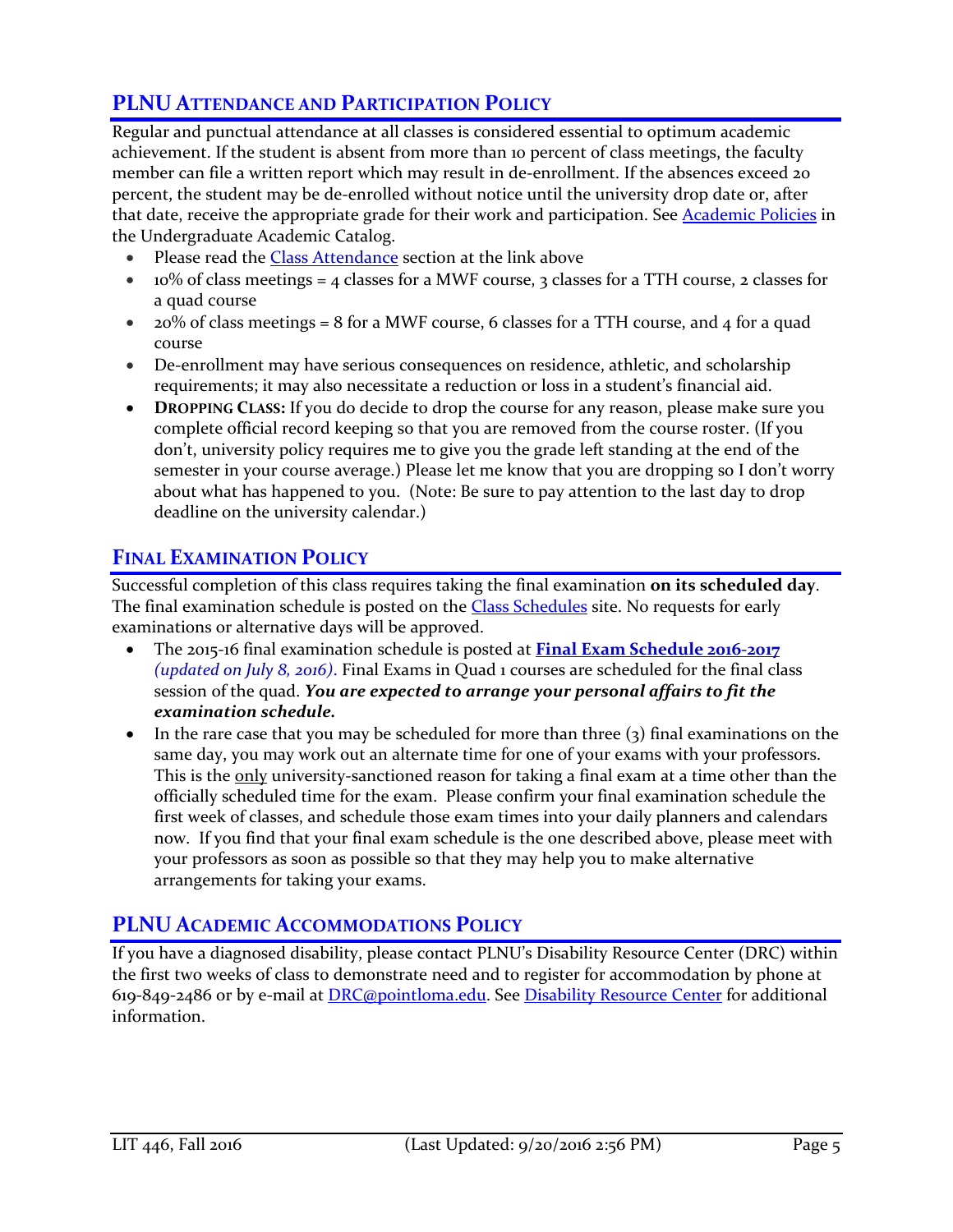# **INCOMPLETES AND LATE ASSIGNMENTS**

All assignments are to be submitted/turned in by the beginning of the class session when they are due—including assignments posted in Canvas. Incompletes will only be assigned in extremely unusual circumstances.

 *Extremely Unusual Circumstances:* Such are a death in the family, automobile accidents, hospitalization, etc. In such a situation, please contact me immediately and be ready to submit any necessary documentation to verify your situation. When you communication with me right away, I am happy to help you in these difficult situations as best I can.

## **REQUIREMENTS, POLICIES GUIDELINES**

### **1.** *Class Participation***:**

- a. Your success in understanding and making meaning of the texts we read will be directly related to a deliberate and systematic method of marking your texts and to your thoughtful reflection on and analysis of the ideas and questions presented in the texts.
- b. The quality of your course experience and grade will be directly related to your completing the assigned reading, your thoughtful reflection on the readings, and your engaged participation in the community of readers that our class will become. The quality of our daily discussions depends so importantly upon you and your individual contributions to these discussions. Your contribution is truly invaluable to all of us in this community of readers, and it may appear in several different forms: (1) questions you have about the text and/or its implied meanings, (2) confusions about things you don't understand in the texts, (3) new or deeper understandings about literary terms and their use, (4) connections you see between this literature and the other material you are studying, (5) connections you see between these texts and our contemporary lives, (6) perspectives about what spiritual impacts the texts may have on you and/or others. All of these intellectual curiosities and spiritual reflections will be the lifeblood of our

reading and discussing together. All of this is especially true in a small seminar class like this one.

c. Your contributions to class discussion in the ways that seem meaningful to you and that demonstrate your thorough preparation of the assigned materials will shape the quality of our class reading community. The impact of these readings on your lives, intellectual development, and the quality of our discussions together is more important than "grades;" but it is only fair to tell you that your grade for the course will be unavoidably influenced by the quality, the quantity, and (to some degree) the comparative merit, of your participation in the class discussions.

#### **2.** *Class Preparation & Assignments***:**

- a. All course books must be in your possession well before the class sessions dedicated to those books. No exemptions from quizzes or other required/graded work will be granted because you do not have course texts.
- b. If you are using an electronic reader (Kindle, Nook, computer, etc.), please let me know and have no other "file" open on your device other than the class text/reading. If you wish to use your laptop or your smart phones to take notes or research information to support our class discussions, please do so, but please do not use your devices for any other reasons during our class sessions. Please silence all devices for the entire class period so they do not distract us.
- c. Completion of all assignments is required, and passing the course will be difficult without doing so. Readings, issue papers, and analyses must be prepared in advance of the date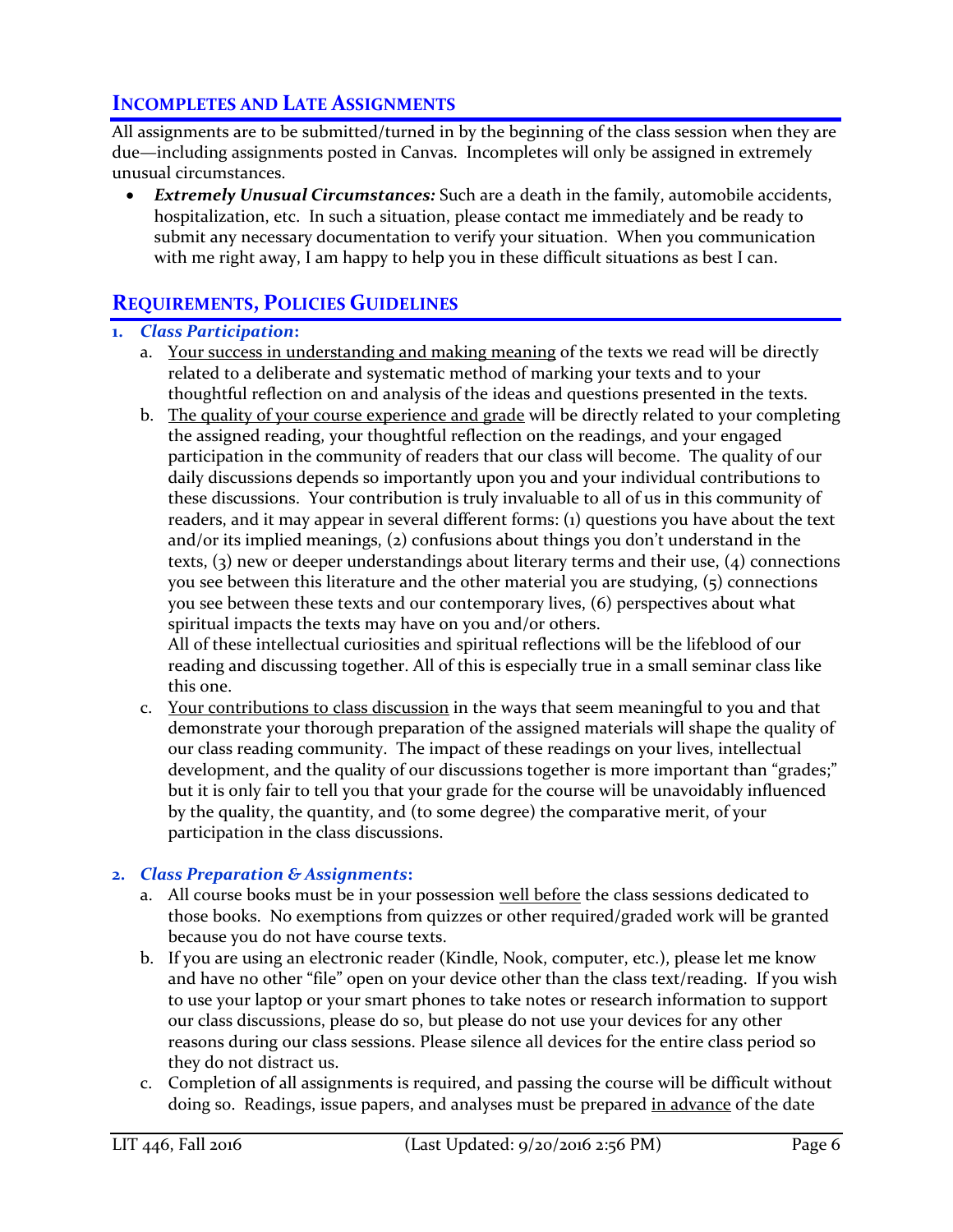scheduled/due, show thoughtful consideration, and demonstrate careful attention to the assignment's requirements and intents. Missed work (quizzes and written responses) may be made up only in truly extenuating circumstances and only if you and I have had a conversation about your situation. No make-up work will be given for missed work.

- d. If you have a university-excused absence, turn in any assignments that are due during your absence early or electronically.
- e. Late assignments will not be accepted either in person, by delivery, or in my mailbox (unless you and I have communicated prior to the deadline about extenuating circumstances).
- f. It is your responsibility to see to it that I receive your work.
- g. Always keep multiple disc copies and hardcopies of your work on hand so that you can provide duplicate copies if you need to.
- h. Handwritten assignments are never acceptable unless so specified.
- i. You may be requested to attend office hours with the professor if a need arises.
- **3.** *Classroom Decorum*: Please manage your electronic devices appropriately and with consideration for others—see 2b above. In consideration for others in our class, please dress in appropriate attire for an academic workplace. I do reserve the right to ask you to leave the classroom if I believe your attire to be offensive and/or an obstacle to a positive learning and teaching environment.
- **4.** *Writing*: *All standards of academic writing that you were taught in WRI 110 (or its equivalent transfer course) and in LIT 250 are required of your writing in this class as well***.** Each student will complete Issue Papers and Analyses of assigned readings, and a Major Paper (including a proposal, annotated bibliography, and abstract). It is highly unlikely that students will pass the course without completing a majority of these major assignments.
- **5.** *Exams*: Each student will complete a Midterm and Final Exam.
- **6.** *Research & Discussion/Presentations*: The primary texts comprise the assigned course reading. Some course readings may also be used as secondary sources in your research for the major paper. Other secondary sources are left for you to discover, read, annotate, and evaluate as you prepare your major paper. Please read as much secondary material as possible for your paper. In/formal researched commentary in class discussion is welcome and sometimes required.
- **7.** *Gmail, Canvas, and Live Text*: Please routinely check your campus accounts for electronic messages from me. You are fully accountable for all course material, announcements, communications that are distributed to these online sites. I will send messages only to these sites, so please let me know if you encounter any technical problems with them.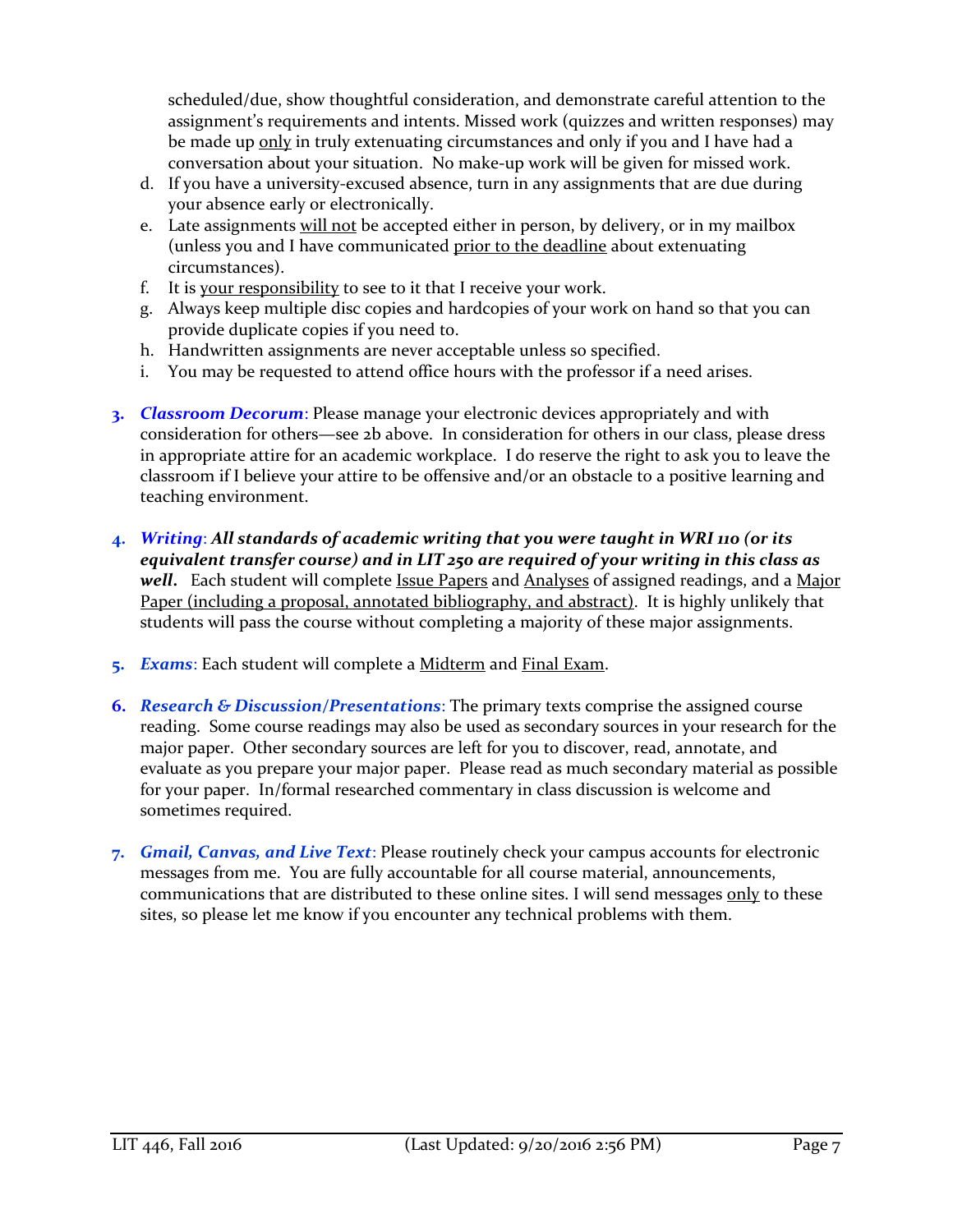# **PLNU MISSION STATEMENT**

### *To Teach—To Shape—To Send*

Point Loma Nazarene University exists to provide higher education in a vital Christian community where minds are engaged and challenged, character is modeled and formed, and service becomes an expression of faith. Being of Wesleyan heritage, we aspire to be a learning community where grace is foundational, truth is pursued, and holiness is a way of life.

## **SCHEDULE OF READINGS, DISCUSSION & ASSIGNMENTS (***ADJUSTMENTS TBA)*

| Week <sub>1</sub> | <b>ROMANTIC CULTURAL CURRENTS</b>                                                   |
|-------------------|-------------------------------------------------------------------------------------|
| 1 Aug $30$        | Class Introduction: Syllabus; "What is Romanticism?"                                |
| 2 Aug $31$        | <b>Issue:</b> The French Revolution & Rights of Man (M&M 9-30); Hannah More Village |
|                   | Politics (M&M 210-16) & Percy Bysshe Shelley "Sonnet: England in 1819," & "Song to  |
|                   | the Men of England" (M&M $1166-67$ ) [Anna]                                         |
| $3$ Sept 1        | <b>Issue:</b> Rights of Woman (M&M 31-52); Hannah More from Strictures on the       |
|                   | Modern System of Female Education (M&M 220-23) [Taylor]                             |

#### **September 5 LABOR DAY**

- 4 Sept 7 **Issue:** Slavery, The Slave Trade, and Abolition in Britain (M&M 53-84)**\*** [Emma]
- **4 Sept 7 Film Session:** *Amazing Grace* **3:00-5:00pm**
- 5 Sept 9 **Issue:** Society & Political Economy (M&M 85-104) [Megan]

#### **Week 3 ROMANTIC CULTURAL CURRENTS**

- 6 Sept 12 **Issue:** Science & Nature (M&M 105-24) [Monica]
- 7 Sept 14 **Issue:** Aesthetic Theory & Literary Criticism: Neoclassism (M&M 125-33) [Anna] **Issue:** Aesthetic Theory & Literary Criticism: The Sublime, The Beautiful, and The Picturesque (M&M 134-40) [Taylor]

**Issue:** Aesthetic Theory & Literary Criticism: Sensibility & Romanticism (M&M 141-51 [Monica]

Hannah More from *Sacred Dramas; to which is added Sensibility, a Poem Sensibility: A Poetical Epistle to the Hon. Mrs. Boscawen*, Anna Letitia Barbauld "To a Lady, with Some Painted Flowers," Helen Maria Williams "To Sensibility" (M&M 201-206, 165-66, 167-68, 500-01, 504-05) [Megan]

8 Sept 16 **Issue:** Aesthetic Theory & Literary Criticism: Literary Criticism (M&M 152-64) [Emma] Anna Letitia Aikin Barbauld from *The British Novelists* from "On The Origin and Progress of Novel-Writing" (M&M 171-81) [Everyone] **TIMETABLE ASSIGNMENT SHARED ON GOOGLE DRIVE**

#### **Week 4 Rights of Woman**

- 9 Sept 19 **Constantia**, "On the Equality of the Sexes," **Olympe de Gouges**, "The Rights of Woman" (**SCANNED SELECTIONS ON CANVAS**)
- 10 Sept 21 **Mary Wollstonecraft**, from *Thoughts on Education of Daughters*, from *Vindication of the Rights of Woman*, from *Letters to William Godwin*, and from *Letters to Gilbert Imlay* (M&M 366-412, 425-29)
- 11 Sept 23 **William Godwin**, *Memoirs of the Author of A Vindication of the Rights of Woman* (1798) (pp. 202-252)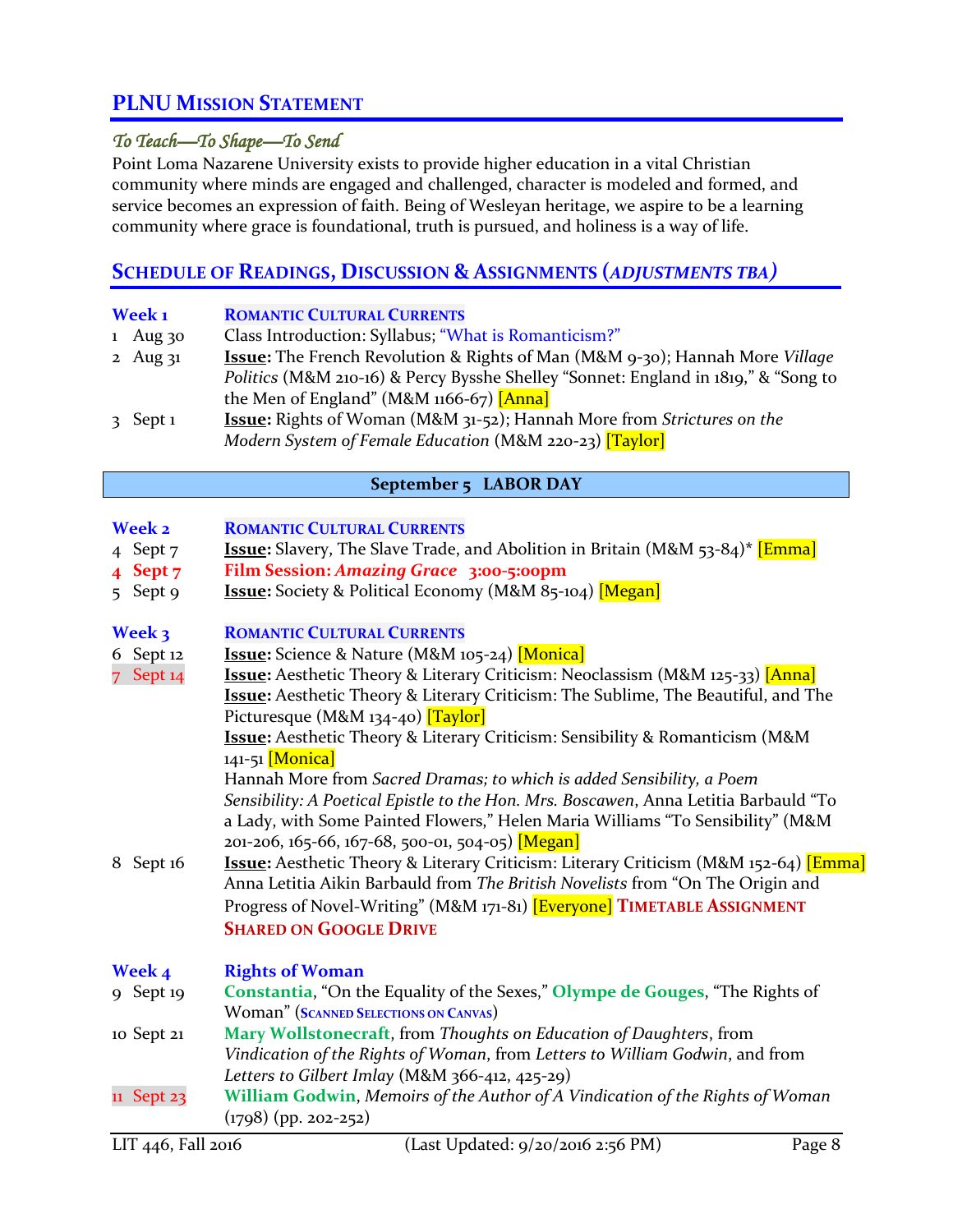| Week 5<br>12 Sept 26 | <b>Rights of Woman</b> (Overseas Short-Term Teaching Meeting with ELIC & Rebekah Powell)<br>Godwin, Memoirs of the Author of A Vindication of the Rights of Woman (1798)                                                                                                                                   |
|----------------------|------------------------------------------------------------------------------------------------------------------------------------------------------------------------------------------------------------------------------------------------------------------------------------------------------------|
| 13 Sept 28           | $(pp. 253 - 301)$<br>Mary Wollstonecraft, The Wrongs of Woman; or Maria (1798) (pp. 35-122);                                                                                                                                                                                                               |
| 14 Sept 30           | http://wiretap.area.com/ftp.items/Library/Classic/maria.txt<br>Wollstonecraft, The Wrongs of Woman; or Maria (pp. 123-197); Appendix Material<br>(pp. 320-26); http://wiretap.area.com/ftp.items/Library/Classic/maria.txt                                                                                 |
| Week 6               | <b>Slavery, Slave Trade, Abolition</b>                                                                                                                                                                                                                                                                     |
| 15 Oct 3             | Olaudah Equiano, from The Interesting Narrative of the Life of Olaudah Equiano, or                                                                                                                                                                                                                         |
|                      | Gustavus Vassa, the African (M&M 192-99)<br>Enrichment: http://www.imdb.com/video/wab/vi2507840537                                                                                                                                                                                                         |
|                      | https://www.youtube.com/watch?v=9_O3TWFFmoM                                                                                                                                                                                                                                                                |
| 16 Oct 5             | Mary Prince, from The History of Mary Prince, a West Indian Slave (M&M 868-80)                                                                                                                                                                                                                             |
| 17 Oct 7             | Hannah More, "Slavery," from Cheap Repository Tracts, from Letter to William<br>Wilberforce (M&M 200-02, 206-07, 216-20, 224-25)                                                                                                                                                                           |
| Week 7               | <b>Political Economy, Class, Poetry</b>                                                                                                                                                                                                                                                                    |
| 18 Oct 10            | Anna Letitia Aikin Barbauld, "Epistle to William Wilberforce," from Sins of                                                                                                                                                                                                                                |
|                      | Government, & "Eighteen Hundred and Eleven" (M&M 165-66, 169-71, 181-85); *                                                                                                                                                                                                                                |
| 19 Oct 12            | Robert Burns, all selections (M&M 354-65)<br><b>TAKE-HOME MIDTERM EXAM DISTRIBUTED</b>                                                                                                                                                                                                                     |
| 20 Oct 14            | William Blake, from Songs of Innocence (M&M 272-84) & from Songs of<br>Experience (M&M 299-304)*                                                                                                                                                                                                           |
| <b>Week 8</b>        | <b>Poetry, Poetics, Literary Revolution</b>                                                                                                                                                                                                                                                                |
| 21 Oct 17            | William Wordsworth, from Lyrical Ballads "We Are Seven," "The Thorn," &<br>"Expostulation and Reply," from Lyrical Ballads (Second Edition, 1800) from<br>"Preface" (M&M 560-81); all sonnets: "Prefatory Sonnet" through "It Is Not to Be<br>Thought" (M&M 595-99); also "Surprised by Joy" (M&M 621-22)* |
| 22 Oct 19            | William Wordsworth, "Nutting," & "Michael" & from "Letter to Charles James<br>Fox," from Poems in Two Volumes "Resolution and Independence" (M&M 585-95)*                                                                                                                                                  |
|                      | October 21<br><b>Fall Break</b>                                                                                                                                                                                                                                                                            |
| Week 9               | <b>Poetry, Poetics, Literary Revolution</b>                                                                                                                                                                                                                                                                |
| 23 Oct 24            | Dorothy Wordsworth, from The Journals of Dorothy Wordsworth: from The                                                                                                                                                                                                                                      |

*Alfoxden Journal* & from *The Grasmere Journals* (M&M 658-67) **TAKE-HOME MIDTERM EXAM DUE** 24 Oct 26 **Samuel Taylor Coleridge**, from *Poems*: "Effusion XXXV" & from *Poetical Works*: "The Euolian Harp," from *Fears in Solitude* "Frost at Midnight," from *Annual Anthology* "This Lime-Tree Bower My Prison," from *Letter to William Godwin*, from

*The Morning Post* "Dejection: An Ode…" (M&M 680-83, 691-92 & 760, 697-98, 709-  $13)^{*}$ 25 Oct 28 **Samuel Taylor Coleridge**, *Christabel; Kubla Khan, A Vision; The Pains of Sleep*, Preface, "Christabel," "Kubla Khan," "The Pains of Sleep," (M&M 721-31)\*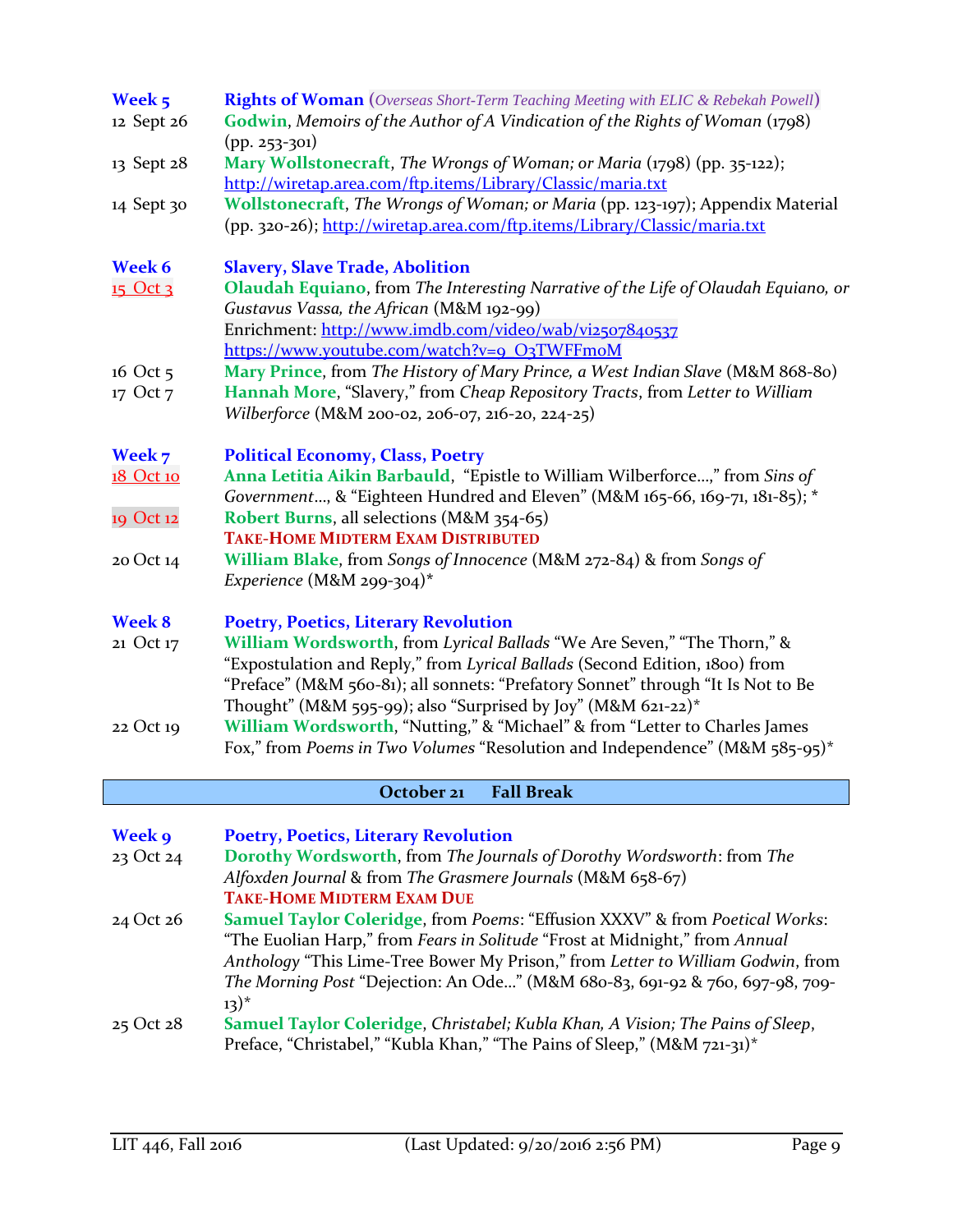| <b>Week 10</b><br>26 Oct 31 | <b>Poetry, Poetics, Literary Revolution</b><br>Samuel Taylor Coleridge, from The Statesman's Manual, or, The Bible the Best<br>Guide to Political Skill and Foresight, from Biographia Literaria (M&M 731-34, 745-                                                                                                                     |
|-----------------------------|----------------------------------------------------------------------------------------------------------------------------------------------------------------------------------------------------------------------------------------------------------------------------------------------------------------------------------------|
| 27 Nov 2                    | 55); Anna Letitia Aikin Barbauld, "To Mr. S. T. Coleridge" (M&M 189)*<br>Charlotte Turner Smith, from Elegiac Sonnets and Other Poems (M&M 225-30);<br>"Beachy Head" (M&M 244-56); Mary Robinson, "Ode to Beauty," from Sappho                                                                                                         |
| 28 Nov 4                    | and Phaon, "A London Summer Morning," "January 1795," "The Old Beggar," &<br>"To the Poet Coleridge" (M&M 317-20, 347-53)<br>John Keats, "La Belle Dame" "The Eve of St. Agnes" or "Lamia" (M&M 1254-56,<br>1278 & 1313-14, 1279-84, 1298-1308), misc. letters (M&M 1261-77, 1308-11);<br>Percy Bysshe Shelley "Adonais" (M&M 1140-48) |
| Week 11                     | <b>Comedy of Manners / Gentry Life / Marriage &amp; Wealth</b>                                                                                                                                                                                                                                                                         |
| 29 Nov 7                    | Jane Austen, Sense and Sensibility (1811), Vol. 1 chs. 1-22 (pp. 41-161)                                                                                                                                                                                                                                                               |
| 30 Nov 9                    | Austen, Sense and Sensibility, Vol. 2 chs. 1-14 (pp. 165-268)                                                                                                                                                                                                                                                                          |
| 31 Nov 11                   | Austen, Sense and Sensibility, Vol. 3 chs. 1-14 (pp. 271-381)                                                                                                                                                                                                                                                                          |
| Week 12                     | <b>Byronic Hero, a Woman Writer's Response, Relevance of Poetry</b>                                                                                                                                                                                                                                                                    |
| 32 Nov 14                   | George Gordon, Lord Byron, Alpine Journal[for Augusta Leigh], Manfred, A                                                                                                                                                                                                                                                               |
|                             | Dramatic Poem (M&M 881-84, 921-46); TIMETABLE ASSIGNMENT DUE                                                                                                                                                                                                                                                                           |
| 33 Nov 16                   | Percy Bysshe Shelley, from Alastor, or, The Spirit of Solitude and Other Poems<br>"Preface" & Alastor, or, The Spirit of Solitude (M&M 1054-62)* Felicia Dorothea<br>Browne Hemans, "To Wordsworth" & "A Spirit's Return" (M&M 1179-80, 1226, 1243-                                                                                    |
| 33 Nov 18                   | 45)<br>Percy Bysshe Shelley, "To Wordsworth," from A Defence of Poetry (M&M 1062,<br>$1050 - 53$ , $1167 - 78$ <sup>*</sup>                                                                                                                                                                                                            |
| Week 13                     | <b>Your Literary Research</b>                                                                                                                                                                                                                                                                                                          |
| 34 Nov 21                   | PAPER PROPOSAL with ANNOTATED BIBLIOGRAPHY DUE                                                                                                                                                                                                                                                                                         |
|                             | November 23-27 Thanksgiving Break                                                                                                                                                                                                                                                                                                      |
|                             |                                                                                                                                                                                                                                                                                                                                        |
| Week 14                     | <b>Terror Tale, Framed Narratives, Reaches of Science</b>                                                                                                                                                                                                                                                                              |
| 35 Nov 28                   | Mary Shelley, Frankenstein (1818), Vol. 1 chs. 1-8 (pp. 45-116); Appendix G (pp. 353-<br>59)                                                                                                                                                                                                                                           |
| 36 Nov 30                   | <b>Shelley</b> , <i>Frankenstein</i> , Vol. 2 chs. $1-9$ (pp. $117-174$ )                                                                                                                                                                                                                                                              |
|                             | <b>Book Launch:</b> Katie Manning's Tasty Other, Winner of the Main Street Rag Poetry                                                                                                                                                                                                                                                  |
|                             | Book Award, 3-4 pm in Colt Forum                                                                                                                                                                                                                                                                                                       |
| 37 Dec 2                    | <b>Shelley</b> , Frankenstein, Vol. 3 chs. $1-7$ (pp. 175-244); Appendix D (pp. 300-12)                                                                                                                                                                                                                                                |

| A Poet's Life, Research Colloquium                                   |
|----------------------------------------------------------------------|
| <b>MAJOR PAPERS DUE / TAKE-HOME FINAL EXAM DISTRIBUTED</b>           |
| Film Session: Bright Star (Jane Campion film) (attendance mandatory) |
| Film Session: Bright Star (Jane Campion film) (attendance mandatory) |
| Bright Star, Letters (pp. 3-66) & Poems (pp. 69, 122-30)             |
| <b>RESEARCH COLLOQUIUM: ABSTRACTS DUE</b>                            |
|                                                                      |

|  | <b>Dec</b> 16, 2016 1:30-4:00 Final Exam | <b>Final Exam Schedule 2016-2017</b> |
|--|------------------------------------------|--------------------------------------|
|  |                                          |                                      |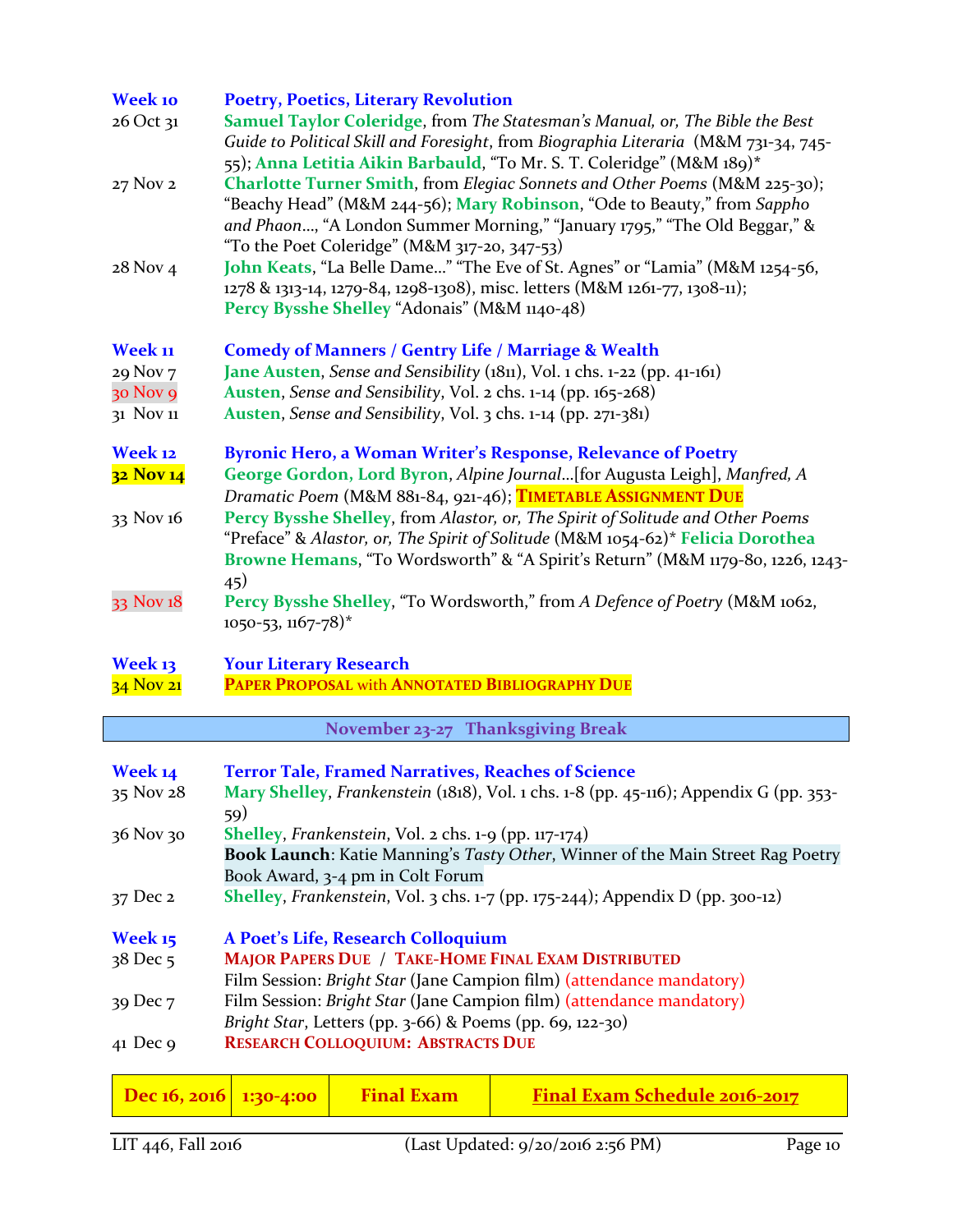# **SOME PERTINENT WEBSITES**

<http://www.rc.umd.edu/> <http://www.blakearchive.org/> <http://www.lib.ucdavis.edu/English/BWRP/> <http://www.dickinson.edu/~nicholsa/Romnat/pbshelley.htm> <http://www.lang.nagoya-u.ac.jp/~matsuoka/19th-century.html> <http://www.ron.umontreal.ca/> <http://www.dickinson.edu/~nicholsa/Romnat/index.html> <http://vos.ucsb.edu/browse.asp?id=2750#id590>

### **AUDIOVISUAL RESOURCES FOR VIEWING**

| Jane Austen's Life, Society, Works (3 vols. 52 min. each)                  | $VC$ 1921  |
|----------------------------------------------------------------------------|------------|
| William Blake: Famous Authors (57 min.)                                    | $VC$ 3711  |
| William Blake: Songs of Innocence and Experience (20 min.)                 | $DVD$ 0113 |
| Samuel Taylor Coleridge, The Strangest Voyage (60 min.) (just view Part I) | VC 3714    |
| Samuel Taylor Coleridge, The Rime of the Ancient Mariner (57 min.)         | DVD 0110   |
| Percy Shelley: Famous Authors (30 min.)                                    | $VC$ 3713  |
| William Wordsworth: Famous Authors (30 min.)                               | VC 3710    |
| The Lake Poets Wordsworth & Coleridge: Master Poets (29 min.)              | VC 3717    |
| William Wilberforce (30 min.)                                              | VC 3435    |

\*For the class readings that are marked with an asterisk (**\*)** you may want to view the corresponding resource(s) listed above in your preparation for those class seminars.

### **MOTION PICTURES**

*Amazing Grace Belle Bright Star Frankenstein Sense and Sensibility Pandemonium*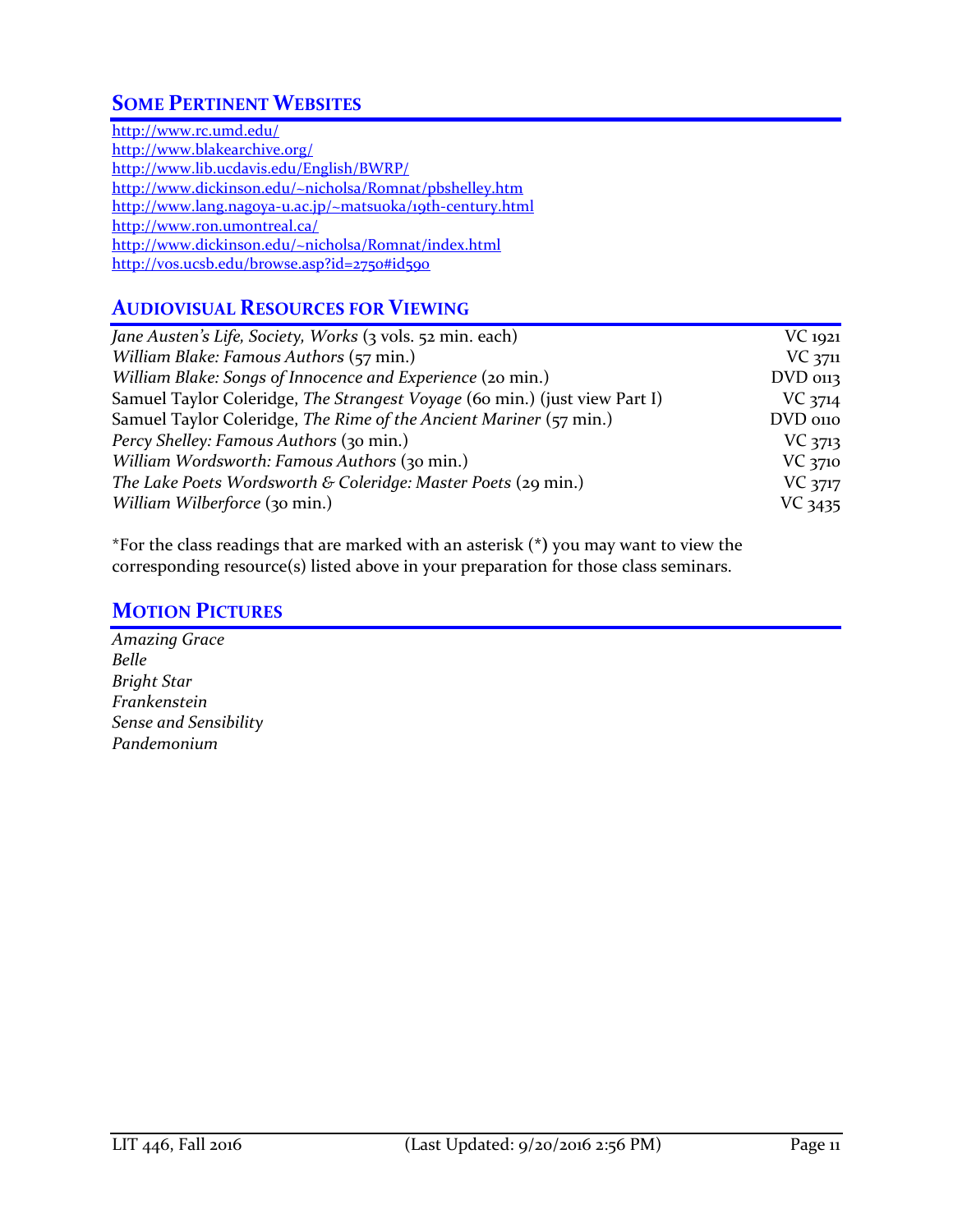# **COURSE ASSIGNMENTS: DETAILS**

### **ISSUE PAPERS:** *Understanding & Explaining Cultural Concerns*

For each class session that is designated an **Issue** day, one or two students will be assigned to write a response essay that carefully and thoroughly addresses the following aspects.

- 1. *Importance*: What is the issue (in your own words)? What is the importance of this issue to the writers and readers of this time period? Why is it so important: in what ways, to whom exactly, what's going on in the culture to make this issue so important?
- 2. *Political Terrain*: What is the range of positions on this issue: from what to what (i.e., status quo to progressive, supporting to resisting, etc.)? Which writers are in which positions?
- 3. *Complications*: What interesting contradictions, conundrums, tensions, polarities, disjunctions appear in a particular text (i.e., text vs. author's life, content vs. genre or audience, one point in the work vs. a different point in the work, etc.)? Do these complications contribute to or detract from the work—explain?
- 4. *Literary Modes & Features*: What specific literary genres, techniques, devices are apparent the selections/excerpts? How are they suited to communicating the importance of the issue to readers of that era?

When you write your Issue Paper, **use these exact headings** (1-4) and write a paragraph or more response under each heading. You will use your Issue Paper to lead the day's discussion with questions and comments added by me. You will need to give a copy of your Issue Paper to each member of the class, including me. Your assigned days are already indicated  $\left[\right]$  on the syllabus.

### **ANALYSES:** *Close Reading of Literature*

You are required to thoughtfully reflect upon and then write an analysis of each of the five prompts below: *VOICE, SOCIAL GROUPS, OPPOSITIONS & ISSUES, STRUCTURE & STYLE, GENRE*. The prompts following each frame of analysis are meant to provoke reflection and careful investigation. They are suggestive, not prescriptive, so you should focus on the characteristic features of the frame that seem to suit the particular work you are reading. Still, you should strive for a thorough reading and analysis for each frame for each work. Some frames of analysis will work better for certain works than for others. The differences between works and the analysis they seem to suggest or elicit are significant. Please take care to note these differences in your thinking, reading, writing, and reflecting.

**INDIVIDUAL DAYS:** For **four class sessions** you will prepare and **present a formal analysis** for the class as you co-lead the discussion with me on that day. Please bring a copy for each of us. **Use the exact headings** below for your responses should be a good-sized paragraph (minimum) for each frame, and it is the quality of each response that really matters. Be sure to choose more than one genre indicated on the table below.

**EVERYONE DAYS: I will also collect analyses from everyone on class sessions marked "EVERYONE."** On these days each of you will bring an analysis to class for the assigned work and will be prepared to lead part of the discussion when called upon. All written analyses should be point-first, thorough, clearly articulated, and analytical*.*

Since this is a seminar class not a lecture class, whether you are presenting or not, please come with comments and/or questions you are prepared to share with all of us in the discussion. Since this is an upper-division literature class and most of you will have taken LIT 255 and LIT 250, I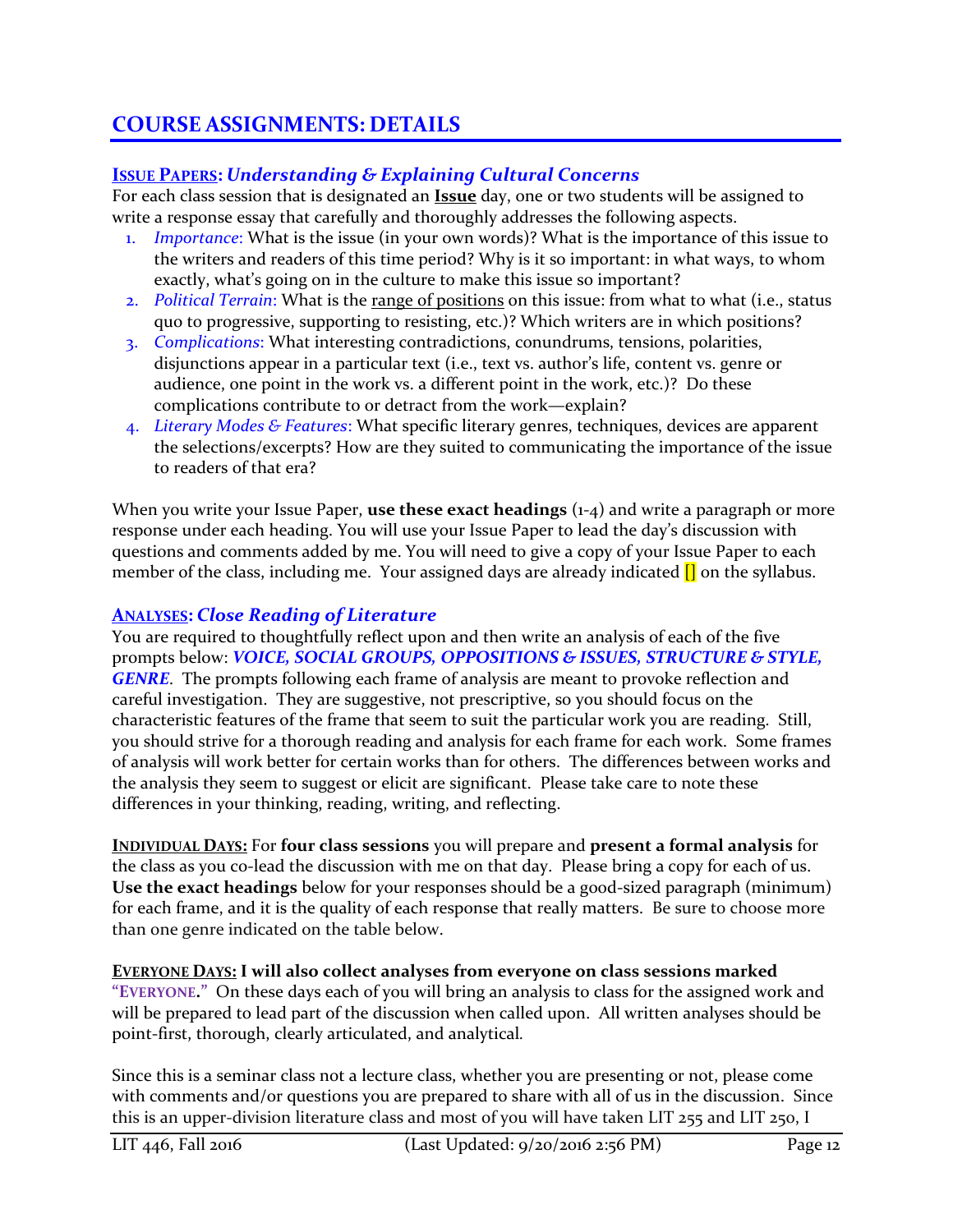will expect you to remember, review, and use the knowledge you gained about Romantic Literature and the Romantic Period in LIT 255 and about literary analysis and criticism in LIT 250.

### *ANALYTICAL FRAMES*

- 1. *VOICE or PERSPECTIVE (POV):* 1) who tells this story, relates this situation, or makes this argument? 2) is s/he a character, critic, speaker, lecturer, and what is her/his relation to the topic(s) addressed? 3) how would you classify the narrative voice of the fiction: first-person, third-person, limited omniscient, omniscient? 4) how would you describe the narrative or speaker's voice: prominent, intrusive, consistent, multiple, reliable, etc.? 5) what is the tone of the piece (*teller's attitude toward the subject matter*)? 6) what does the voice suggest about the author, the times, and the literary conventions of the day?
- *2. SOCIAL GROUPS***:** 1) what social groups (*men, women, youths, children, fathers, mothers, educators, merchants, politicians, clergy, upper class, middle class, working class, etc.*) are depicted, in what light, in what relation to the dominant issues of the period? 2) what are their traits or characteristics? what roles or work do members of these groups take up? 3) in what ways are their activities gendered? 4) how are individuals who step outside of their group and/or its accompanying roles treated/stigmatized/elevated? 5) what constitutes an ideal member of these groups? 6) what is significant about the protagonist's membership or place in the group(s) to which s/he belongs?  $\overline{7}$ ) how do the positions of agent or victim figure in these groups and in relation to the protagonist?
- *3. OPPOSITIONS & ISSUES***:** 1) what primary oppositions does the work contain: think in terms of work, home, family, childhood, adulthood, class, sexuality, gender, public spaces, private domains, rural life, urban life, economics (*patterns of display and consumption*), wealth, morality, religion, education, art (*aesthetics*), science, technology, images of empire, government, law, leisure, health, medicine, etc.? 2) what major issues of the Romantic Period are connected with or arise from the oppositions in the work? 3) how are these issues represented and what purposes do they seem to have? 4) what special relation (and how or why) do women, or men, or children have to these issues?
- *4. STRUCTURE & STYLE***:** 1) how would you map out or describe the work's overarching structure—what structural patterns or forms do you notice in the work? 2) how would you describe (*the author's overall style (the language used—diction, vocabulary, dialect, etc. AND the way it's used—formal, erudite, colloquial, lyrical, poetic, journalistic, etc.*) and what is its effect on the oppositions and/or issues of the work? 3) what literary devices do you see in the language (*allusion-literary or high culture references, metaphoric language, imagery, symbolism, insertion of other artistic texts or literary forms, etc.*)?
- *5. GENRE***:** 1) how would you classify the fiction, nonfiction, or poetry (*e.g., social realism, tragedy, comedy, fable, didactic, domestic, sentimental, bildüngsroman, künstlerroman, utopia, dystopia, criticism, manifesto, rhetorical debate, lyric, narrative, ballad, sonnet, meditation, epic, etc.*)? 2) what are some of the implications of the author's choice of genre; in other words, how does the genre help to establish, complicate, or complement the issues and/or oppositions of the work?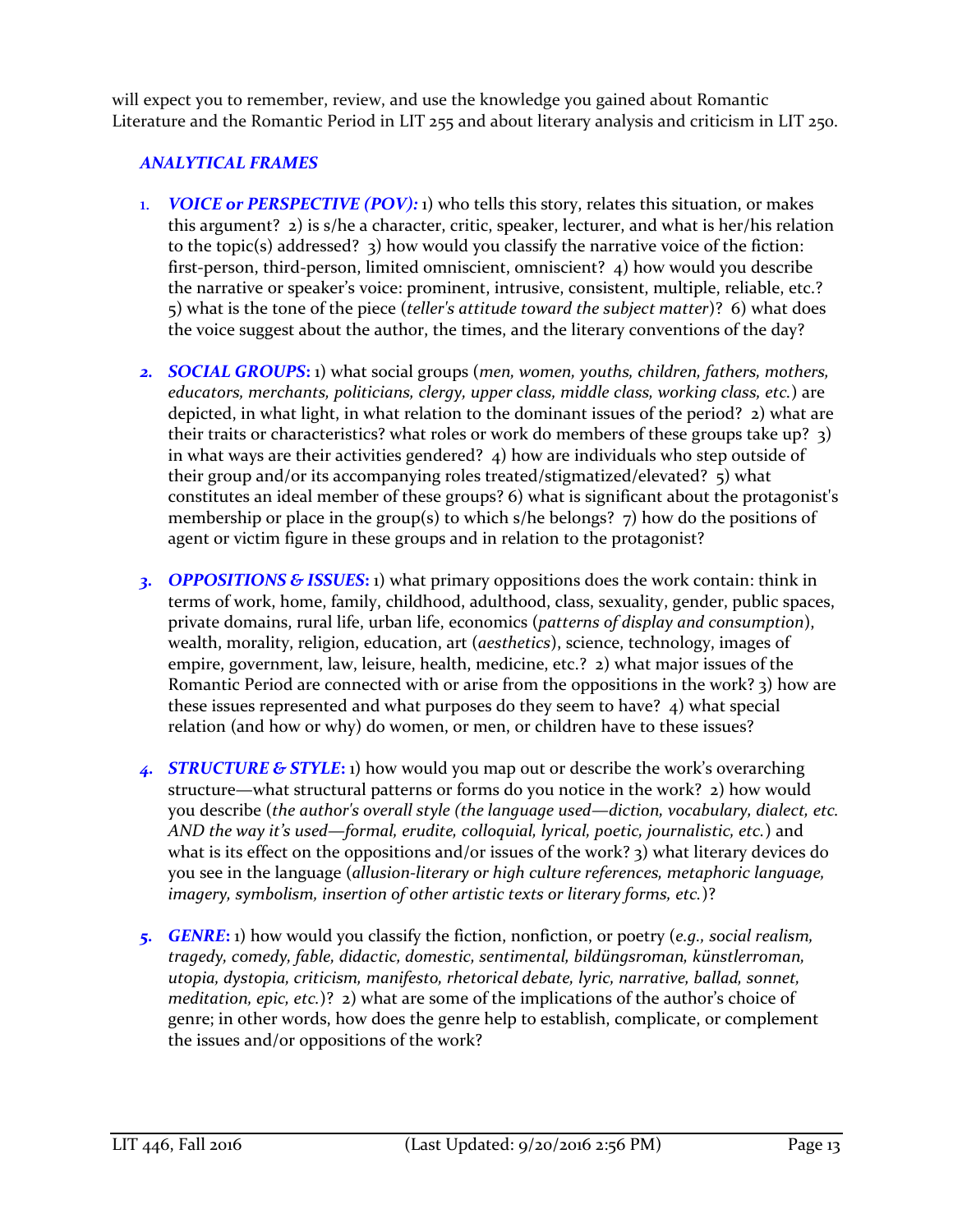### **ANALYSIS PRESENTATION ROSTER & SCHEDULE**

|                  | <b>AUTHOR &amp; WORK</b>                                            | <b>DATE</b>           | <b>STUDENT</b>  | <b>GENRE</b>   | <b>NOTE</b> |
|------------------|---------------------------------------------------------------------|-----------------------|-----------------|----------------|-------------|
| 1.               | Mary Wollstonecraft<br>Vindication/Education                        | Sept 21               | Dr. Pedersen    | <b>NF</b>      |             |
| $\overline{2}$ . | William Godwin Memoirs                                              | Sept $(23)$ 26        | <b>EVERYONE</b> | <b>NF</b>      |             |
| $\overline{3}$   | Mary Wollstonecraft Wrongs                                          | Sept (28) 30          | <b>EVERYONE</b> | $\overline{F}$ |             |
| 4.               | Olaudah Equiano Interesting<br>Narrative                            | Oct <sub>3</sub>      | Anna            | <b>NF</b>      |             |
| 5.               | Mary Prince History of Mary                                         | Oct $5$               | <b>Emma</b>     | <b>NF</b>      |             |
| 6.               | Hannah More "Slavery"                                               | Oct 7                 | Moníca          | $\mathbf{P}$   |             |
| 7.               | Anna Barbauld "Eighteen"                                            | Oct 10                | Megan           | $\mathbf{P}$   |             |
| 8.               | Robert Burns "John Barleycorn" or<br>"To a Mouse" or other          | Oct 12                | Anna            | ${\bf P}$      |             |
| <b>9.</b>        | William Blake "Songs" (TBD)                                         | Oct 14                | Taylor          | $\mathbf{P}$   |             |
|                  | 10. William Wordsworth                                              | Oct 17                | <b>EVERYONE</b> | $\mathbf{P}$   |             |
| 11.              | William Wordsworth "Resolution<br>and Independence"                 | Oct 19                | Moníca          | ${\bf P}$      |             |
|                  | 12. Dorothy Wordsworth Journals                                     | Oct 24                | Megan           | <b>NF</b>      |             |
|                  | 13. Samuel Coleridge "Frost" or "Lime-<br>Tree" or other            | Oct 26                | Taylor          | $\mathbf{P}$   |             |
|                  | 14. Samuel Coleridge "Christabel"                                   | Oct 28                | Anna            | $\mathbf{P}$   |             |
|                  | 15. Samuel Coleridge                                                | Oct 31                | Dr. Pedersen    | <b>NF</b>      |             |
|                  | 16. Charlotte Turner Smith and/or<br>Mary Robinson "A London" (TBD) | Nov <sub>2</sub>      | <b>Emma</b>     | $\mathbf{P}$   |             |
|                  | 17. John Keats "The Eve of St. Agnes" or<br>"Lamia"                 | Nov $4$               | Monica          | $\mathbf{P}$   |             |
|                  | 18. Jane Austen Sense and Sensibility                               | Nov $(7, 9)$ 11       | <b>EVERYONE</b> | $\overline{F}$ |             |
|                  | 19. Byron Manfred                                                   | <b>Nov 14</b>         | Dr. Pedersen    | $\mathbf{P}$   |             |
|                  | 20. Percy Shelley Alastor                                           | Nov $16$              | <b>Emma</b>     | $\mathbf{P}$   |             |
|                  | 21. Felicia Hemans "A Spirit's Return"                              |                       | Megan           | $\mathbf{P}$   |             |
|                  | 22. Percy Shelley A Defence of Poetry                               | Nov $18$              | Taylor          | <b>NF</b>      |             |
|                  | 23. Mary Shelley Frankenstein                                       | Nov (28, 30)<br>Dec 2 | <b>EVERYONE</b> | $\mathbf{F}$   |             |
|                  | 24. Bright Star                                                     | Dec 5, 7              | <b>TBA</b>      | P, L           |             |

**F=FICTION NF=NON-FICTION PROSE P=POETRY L=LETTERS**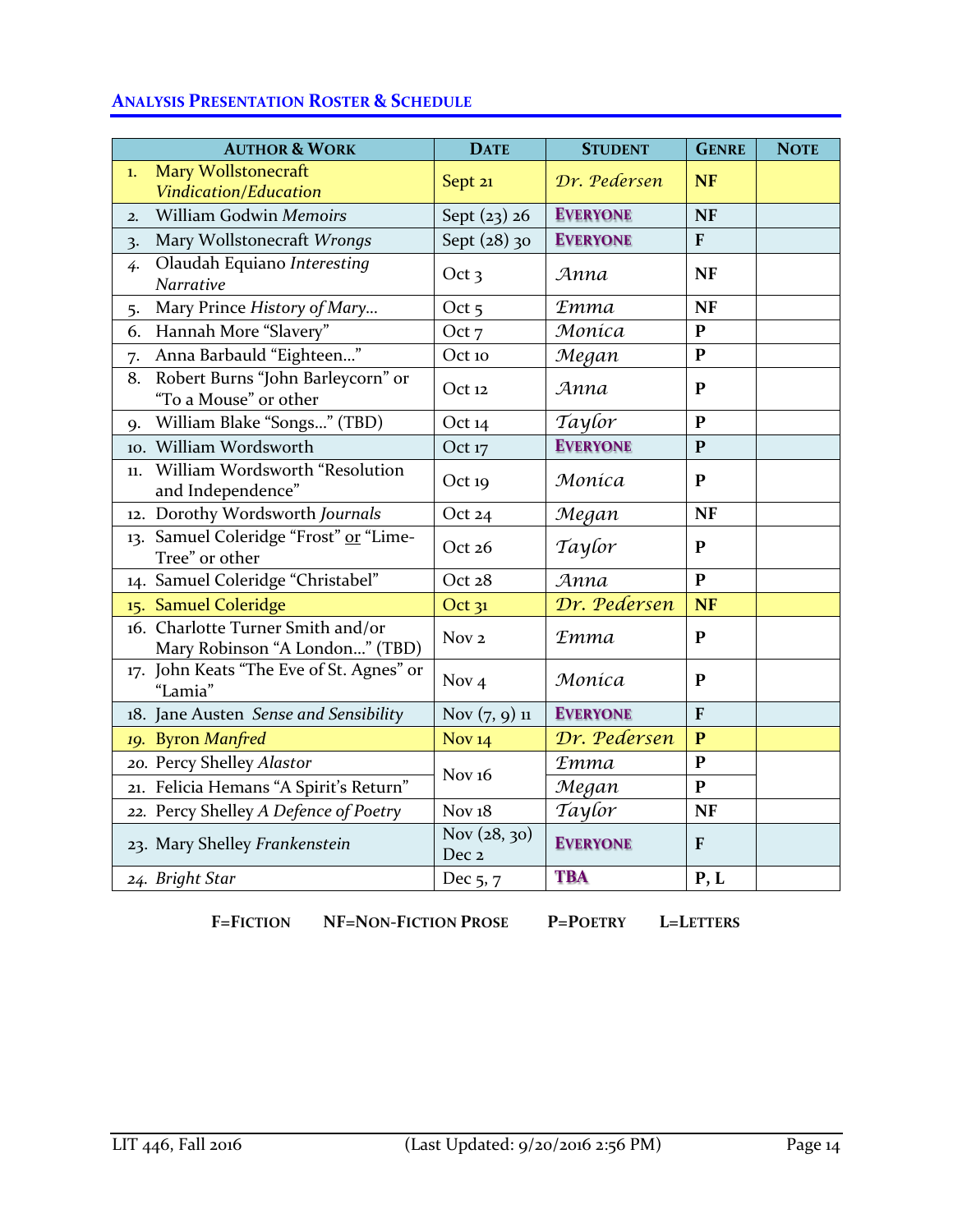#### **TIMETABLE ASSIGNMENT:** *Connecting Literature, History, and Cultural Currents*

You will complete the following table in Google Drive for every work listed on the syllabus following the example below.

| Author | <b>Dates</b>              | Work                  | Publication<br>Date | <b>Significant Historical</b><br><b>Event/Cultural Currents</b>                                                                                                    |  |
|--------|---------------------------|-----------------------|---------------------|--------------------------------------------------------------------------------------------------------------------------------------------------------------------|--|
|        | Jane Austen $(1775-1817)$ | Sense and Sensibility | 1811                | Regency Period begins: Prince<br>George was named Prince<br>Regent; his father George III<br>(King who lost the American<br>Colonies) incapacitated by<br>insanity |  |
|        |                           |                       |                     |                                                                                                                                                                    |  |

#### **PROPOSALS FOR MAJOR PAPER:** *Submitting Proposed Research*

You will write a 250 word proposal describing your major paper. It will include your thesis, working bibliography with annotations, and statement-descriptions of your three main points.

#### **ANNOTATED BIBLIOGRAPHY FOR MAJOR PAPER:** *Conducting Literary Research*

You will compose a working bibliography of 12-15 sources that you will use in your major paper. Beneath each source bibliographic entry, you will add an annotation that indicates the kind of source this is (journal article, general reference, etc.) and what relevant information you think it will give you for your paper.

#### **MAJOR PAPER:** *Conducting Literary Research/Producing Literary Scholarship*

You will write a Major Analytical Paper drawn from your course work, your specific interests in Romantic Literature, your careful research of primary, secondary, and possibly tertiary sources for your chosen material, and that uses some critical approach. Please see the full assignment description for this paper below. For seniors, this paper can be submitted as the upper-division research paper for your Sr. Portfolio.

#### **RESEARCH COLLOQUIUM & PAPER ABSTRACT FOR MAJOR PAPER:** *Presenting Literary Research*

**On Dec 9**, in our last class session you will present a 250 word Informative/Indicative Abstract of your Major Paper to the class. You will present your abstract by reading it to the class and answering 1-2 brief questions about it. You will have approximately 10 minutes for your presentation. Instructions, tips, samples, and helpful videos for writing abstracts may be found on these sites:

<http://writing.colostate.edu/guides/guide.cfm?guideid=59> (Informative & Descriptive) <http://www.indiana.edu/~wts/pamphlets/abstracts.shtml> (Indicative)

<http://owl.english.purdue.edu/owl/resource/656/1/>

<http://writingcenter.unc.edu/handouts/abstracts/> (Informative & Descriptive)

<http://www.sccur.uci.edu/sampleabstracts.html> (Samples)

<http://users.ece.cmu.edu/~koopman/essays/abstract.html>

| <b>ASSIGNMENT</b> | Timetable<br>Assignment | Paper<br>Proposal | Annotated Working   Major Paper<br>Bibliography |                  | Abstract |
|-------------------|-------------------------|-------------------|-------------------------------------------------|------------------|----------|
| DUE DATE          | Nov $14$                | Nov <sub>21</sub> | Nov <sub>21</sub>                               | Dec <sub>5</sub> | Dec 9    |